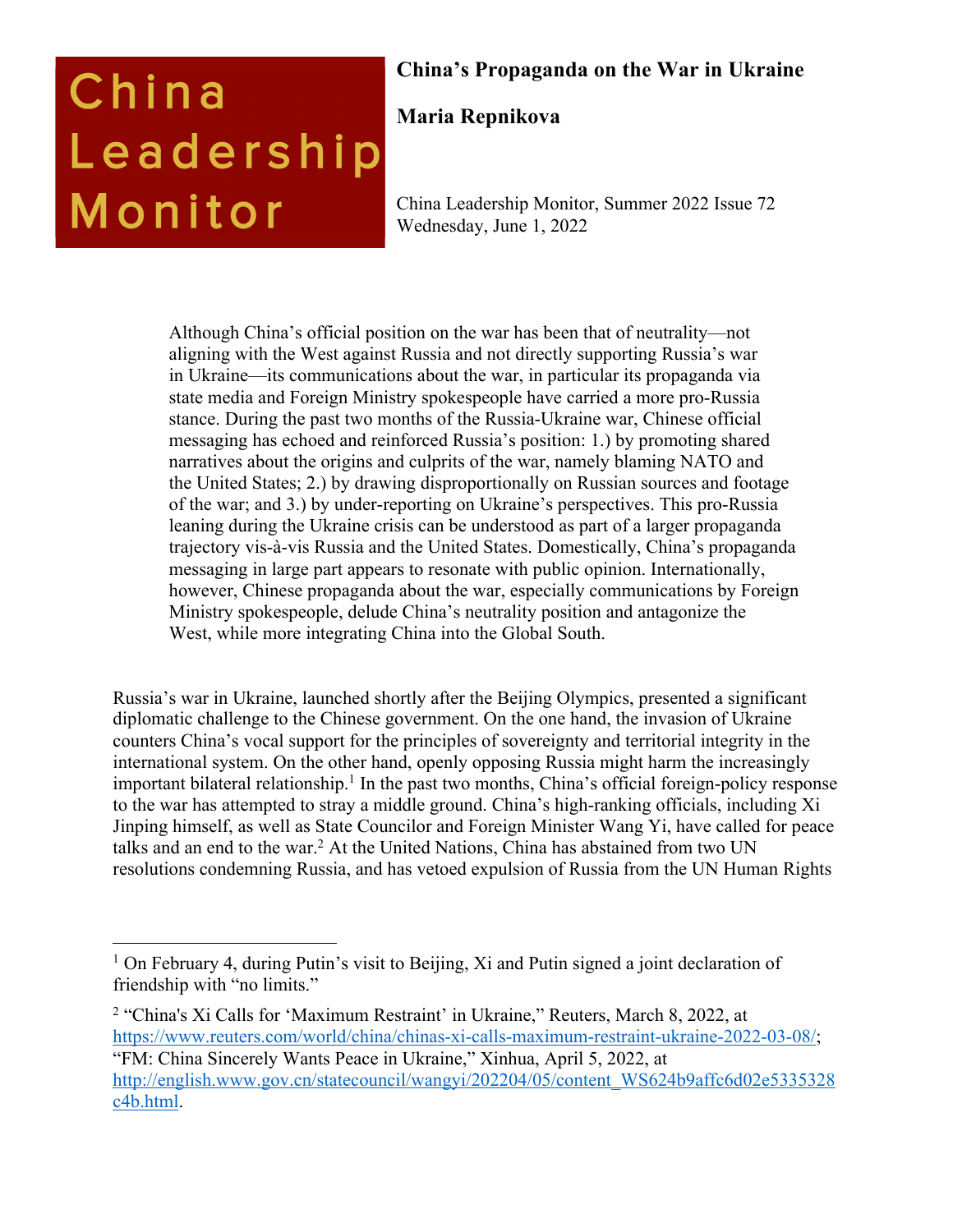Council.3 Thus far, China has not extended military or economic assistance to Russia and has largely abided by Western sanctions.

Official Chinese propaganda about the war, including state-media reporting and Foreign Ministry communications via its spokespeople on social media, however, has been biased toward Russia. The following analysis discusses these pro-Russia leanings, followed by how China's coverage of the war feeds into larger propaganda patterns and the implications of such pro-Russia messaging for the party's domestic and external legitimacy.

#### **How Chinese Propaganda Aligned with Russia on the Ukraine War**

The only publicly accessible propaganda directive about coverage of the Russia-Ukraine war, leaked on March 3, stresses the role of the media to mitigate public sentiment about the conflict. Specifically, it outlaws commercial websites and local and self-media from republishing foreign news articles and conducting livestreams, leaving most of the coverage in the hands of official party outlets. The directive also outlaws any challenge to China's official foreign policy on the conflict, including antagonistic content about China-Russia relations and "harmful viewpoints that support or adulate the United States."4

An analysis of official media coverage reveals a consistent trend of sidelining the conflict, along with disproportionately channeling pro-Russia narratives and viewpoints. From the outset of the crisis to this day, the Russia-Ukraine story has been played down in Chinese media coverage. Unlike Western news outlets that have carried the story of the war on its front pages, Chinese state media, such as *Renmin ribao*, have prioritized major domestic news stories, such as China's National People's Congress (NPC) deliberations and now updates to implementation of the zero-Covid policy, amongst other stories. In comparison to Joe Biden's widely televised emotional remarks on Ukraine at the opening of his State of the Union speech, at the two sessions of the NPC Wang Yi only mentioned Ukraine at one press conference.<sup>5</sup>

When covering the war, China's propaganda via state media as well as via official spokespeople has amplified Russia's position in several ways: indirectly, by shifting the blame in the conflict to NATO and the U.S.; and directly by channeling Russia's position on the war and thereby obfuscating its aggression as well as silencing and minimizing any perspectives from Ukraine.

<sup>3</sup> Jacob Fromer, "UN Votes to Condemn Russian Invasion of Ukraine, but China Again Stays Silent," *South China Morning Post*, March 3, 2022, at

https://www.scmp.com/news/china/article/3169010/un-votes-condemn-russian-invasion-ukrainechina-again-stays-silent; "UN Suspends Russia From Human Rights Body over Ukraine Abuses," *Al Jazeera*, April 7, 2022, at https://www.aljazeera.com/news/2022/4/7/un-to-vote-onsuspending-russia-from-rights-council

<sup>4</sup> "Minitrue: Turn Down Temperature, Strictly Control Content of Ukraine Situation," *China Digital Times*, at https://chinadigitaltimes.net/2022/03/minitrue-turn-down-temperature-strictlycontrol-content-on-ukraine-situation/

<sup>5 &</sup>quot;王毅谈化解乌克兰危机的四点主张" (Wang Yi Discusses Four Points for the Solution of the Ukraine Crisis), Xinhua, March 7, 2022, at http://www.news.cn/2022-03/07/c\_1128446483.htm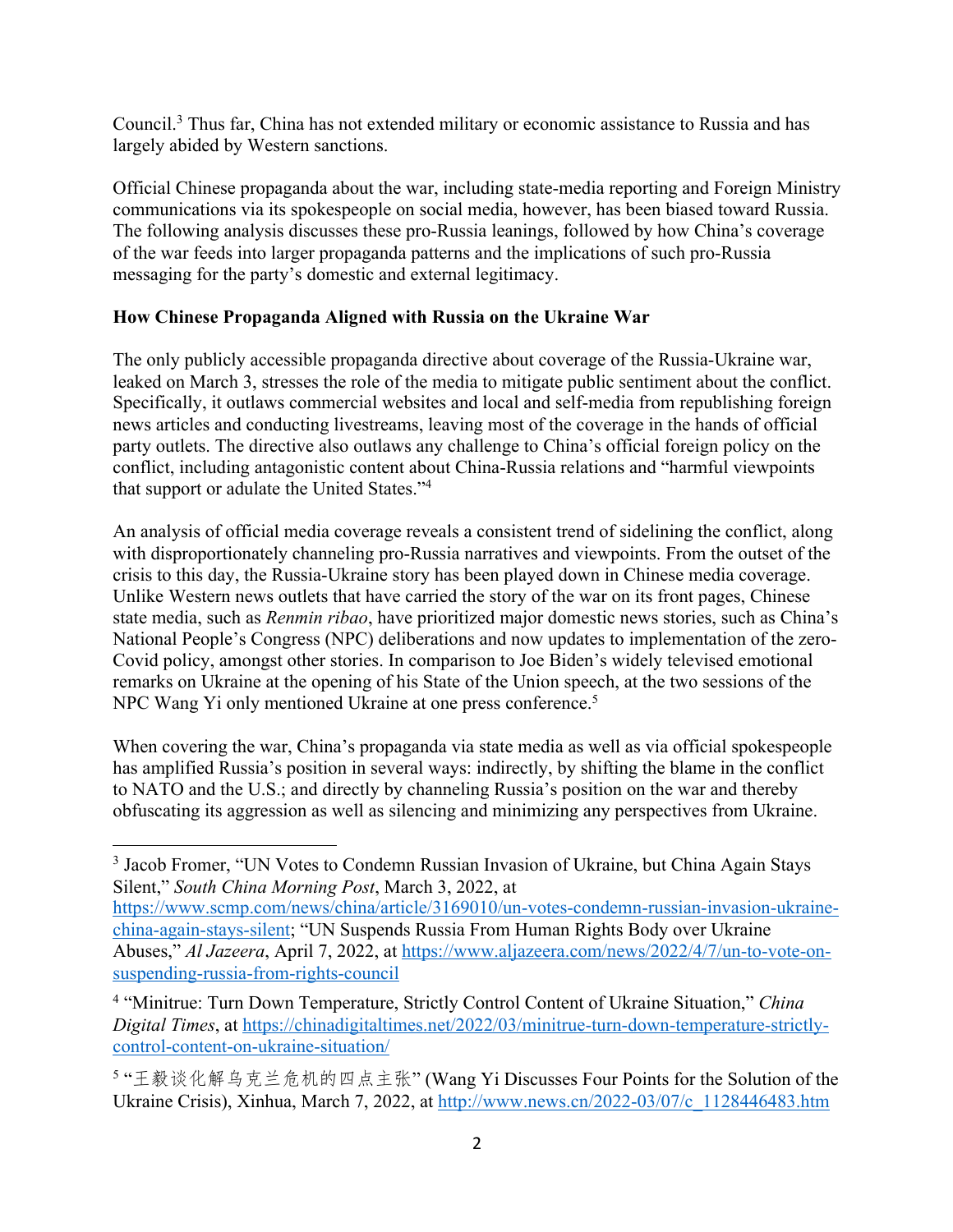#### 1. Shifting the blame

An apparent trend in China's propaganda about the war at the very outset of the conflict, but still notable during the later stages, has been the emphasis on NATO, the West, and specifically on the United States as the culprits or instigators behind the crisis. In my analysis of Xinhua News Agency's coverage of the war during the past two months, nearly half of the articles center on critiques of the West. Analysis of the most widely shared state-media posts about the war finds that about one-third of the posts focus on blaming the West.<sup>6</sup> External propaganda via state media and Chinese Foreign Ministry spokespeople on Twitter has also disproportionately focused on the West and especially on the United States. Research, carried out by the German Marshall Fund, on China's disinformation and propaganda, for instance, finds that the United States is the most mentioned country by Chinese officials in the context of the war. This research uncovers about 366 posts on NATO expansion among China's official accounts during the first four months of 2022, in comparison to only thirty-six posts on the same topic in 2021.7

The key narrative across these communications platforms is that the West is responsible for militarizing the region by overexpanding NATO in Eastern Europe and, as such, instigating Russia's military operations in Ukraine. At the outset of the invasion, for instance, Hua Chunying, assistant minister of Foreign Affairs, noted at a press briefing that some countries (alluding to the Western countries) should consider whether they "forced a major country into a dead end," referring to U.S. violations of agreements with Russia and NATO's expansion along Russia's border.<sup>8</sup> China's state media, including Xinhua News Agency, blamed the United States for "stoking the fire" (拱火) by delivering constant warnings about Putin's military plans and by galvanizing massive weapons delivery to Ukraine. On March 21, for instance, Xinhua News Agency claimed that the U.S. had "triple-gained" ( $-\overline{A} \equiv \mathfrak{H}$ ) during the war by "first, propagating Russia's threat to speed up the circling of Russia; second, taking the opportunity to extinguish the "flare" of the European pursuit of strategic autonomy and independent security

<sup>6</sup> Simone McCarthy and CNN's Beijing Bureau, "China's Promotion of Russian Disinformation Indicates Where Its Loyalties Lie," CNN, March 10, 2022, at https://www.cnn.com/2022/03/10/china/china-russia-disinformation-campaign-ukraine-intl-dsthnk/index.html

<sup>7</sup> Joshua Cartwright and Robert Delaney, "Ukraine War: Data Shows Tighter Convergence of Chinese, Russian Messaging, US Analysts Say," *South China Morning Post*, April 28, 2022, at https://www.scmp.com/news/china/diplomacy/article/3175754/ukraine-war-data-shows-tighterconvergence-chinese-russian

<sup>8&</sup>quot;华春莹: 北约5次东扩至俄家门口, 是否想过把一个大国逼到绝地的后果?"(Hua Chunying: NATO Expands Eastward on Five Occasions to Russia's Door. Has It Thought About the Consequences of Cornering a Great Power?), *Global Times*, February 23, 2022, at https://world.huanqiu.com/article/46w0eT0bUid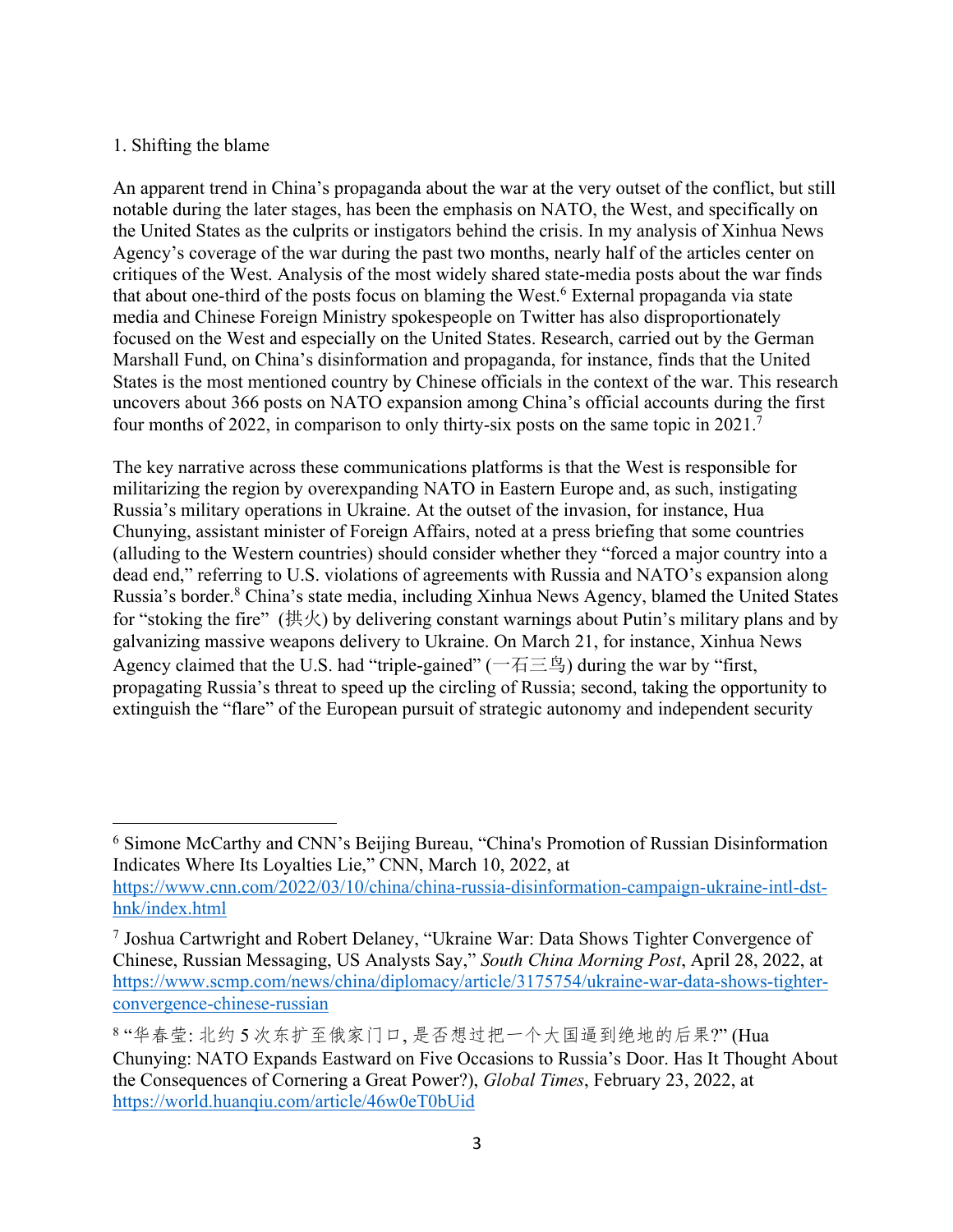affairs; and third, by making the American military and defense industry interest groups profiteers from the conflict."9

Other than targeting the West as the culprit, some official communications have also amplified the double-standards rhetoric, or the argument that the United States lacks legitimacy in criticizing Russia as well as China for not aligning with the West. In the past two months, there has been a flood of messaging by China's official spokespeople aimed at discrediting the moral standing of the United States. At a March 4 press briefing, for instance, Foreign Ministry spokesperson Wang Wenbin responded to U.S. accusations about China's prior knowledge of Putin's plans by calling them slander and by questioning whether the U.S. has made any real contributions toward world peace, accusing it of profiting from conflict.<sup>10</sup> Other spokespeople have called out specific accusations about alleged war crimes. "Apart from Agent Orange, U.S. military planes brought ordnances and also landmines that are still posing threats to the daily lives of the Cambodian people," tweeted Zhao Lijian, while sharing a video produced by Xinhua.11 Overall, anti-Western, and especially anti-U.S., framing has been prominent in China's official communications about the war, positioning the U.S. as the aggressor and as a morally bankrupt actor.

#### 2. Channeling Russia's positions

Other than indirectly supporting Russia by shifting responsibility to the West and to the United States—the narrative also widely communicated by Russian authorities in defense of its "military operations"—China's official propaganda has consistently prioritized Russia's position in the war. Taking the Xinhua News Agency (Chinese edition) as an illustration, its coverage of the war has predominantly favored Russian perspectives. In explaining Russia's rationale for the war to domestic audiences, Xinhua News Agency has directly and uncritically publicized Putin's rhetoric of "denazification" and "demilitarization,"12 though it is important to note that the initial reference to the war as a "military operation" was later changed to the "Russia-Ukraine war."13 In reporting on the ongoing battles, Xinhua has played down both Ukraine's military gains and Ukraine's suffering. A widely publicized story in the West about Ukraine's sinking of the Russian navy ship, for instance, was reported by Xinhua as the warship caught on fire due to

9"美国从这里向乌克兰输送武器 隔岸拱火三个算计"(The U.S. Delivers Weapons to Ukraine From Here, Stoking Fires from the Opposite Bank with Three Calculations), Xinhua, March 21, 2022 at, http://www.news.cn/world/2022-03/21/c\_1128489508.htm

<sup>10</sup> See the Weibo post, at https://m.weibo.cn/status/4743320535829925?

<sup>11</sup> See the Twitter post, at https://twitter.com/zlj517/status/1523648687485775873

12 "普京: 解决乌克兰危机的条件是承认俄罗斯对克里米亚的主权, 以及乌克兰 '去军事化' '去纳粹化'和保持中立地位" (Putin: The Condition to Solve the Ukraine Crisis Is to Recognize Russia's Sovereignty over Crimea, and Ukraine's 'De-militarization', 'De-Nazification' and Neutrality), Xinhua, February 28, 2022, at http://www.news.cn/2022-02/28/c\_1128424639.htm

13 "俄乌战争打满两个月 西方为俄军总结教训" (Russia-Ukraine War Lasts for Two Months, the West Summarizes Lessons for Russian Army), Xinhua, April 28, 2022,at http://www.news.cn/mil/2022-04/28/c\_1211641845.htm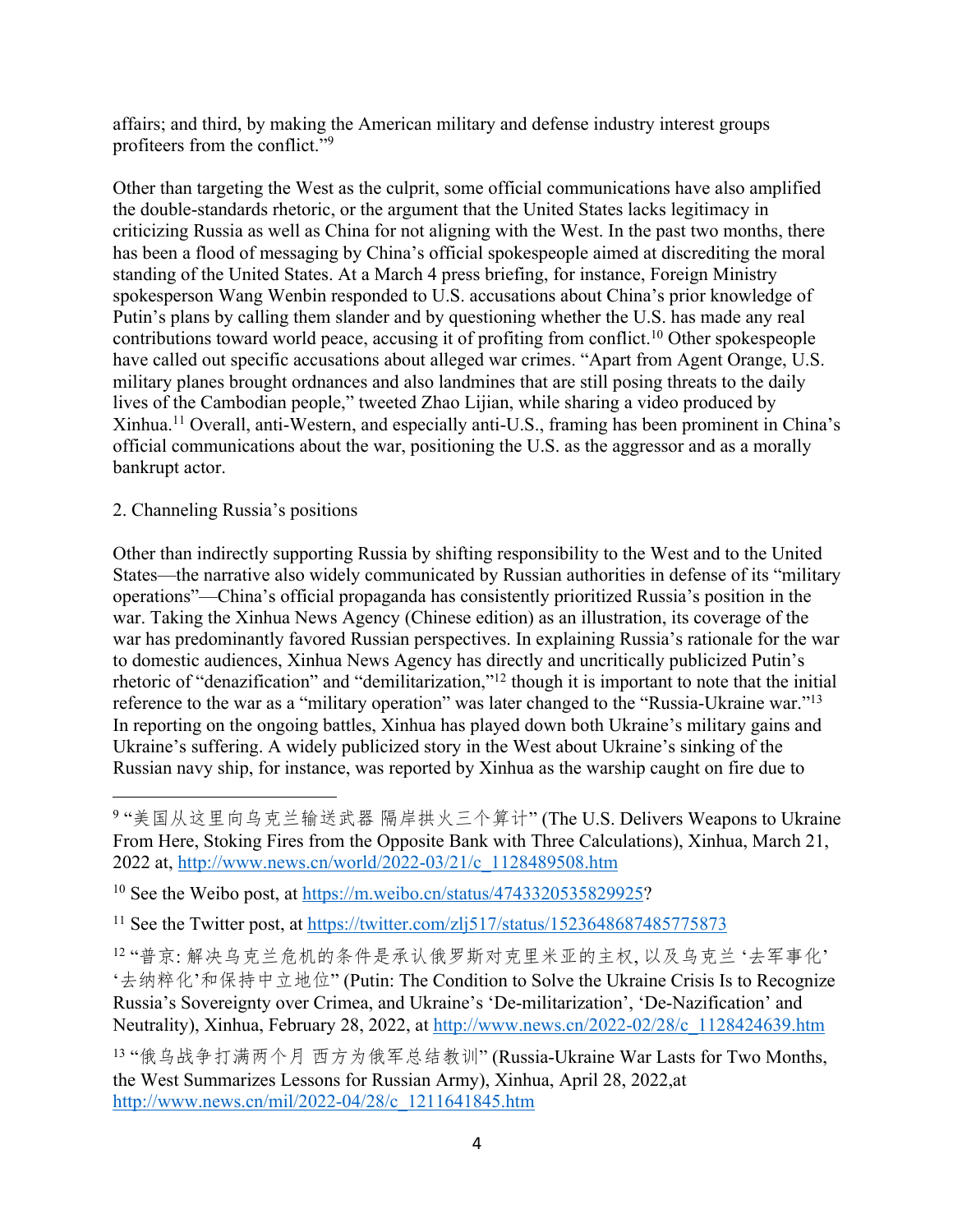undetermined causes. The article quotes Russia's popular news media, Sputnik.<sup>14</sup> Russia's gains, in contrast, have been amplified. In an update on the progress of Russia's "military operations," a Xinhua report highlights the number of Ukrainian military facilities successfully targeted and destroyed by Russian forces in Ukraine.<sup>15</sup> In reporting on Russia's military progress, moreover, the story of Russia's military aggression against civilian targets is largely absent. A report about a residential building being hit by a rocket, for instance, does not place responsibility on Russia, and the story about the Bucha massacre only receives indirect mention, calling for further investigation. 16

In Xinhua news coverage as well as in other Chinese official media reports, Russia's position has been communicated through reliance on Russian official voices and footage. A large-scale analysis of the most shared posts from China's official media outlets finds that nearly half of such posts can be classified as pro-Russian, meaning that they include some information that is either taken directly from Russian state media or is attributed to a Russian official.<sup>17</sup> In my analysis of reporting by Xinhua, voices of Russian military officials and spokespeople are disproportionately used. In analyzing *Xinwen lianbo*, CCTV's nightly news program, I also found that coverage of the war either relies on Russian media footage or on reporting by CCTV correspondents in Russia (Moscow). In the unusual case of Phoenix TV, the Chinese correspondent even embedded himself with Russian forces in Ukraine.18

In some cases, Chinese state media and Foreign Ministry spokespeople directly amplify Russia's disinformation about the war. In March, state media and official spokespeople spread Russia's official provocations about U.S.-funded biolabs in Ukraine. China's Central Television Station, CCTV, for instance, reported on Moscow's biolab theory as part of its news package, citing

<sup>14 &</sup>quot;俄军莫斯科号巡洋舰起火 近期在乌克兰海岸执行任务" (The Russian Cruiser Moskva on Fire, It Was on a Mission by the Ukrainian Coast), Xinhua, April 14, 2022, at http://www.news.cn/mil/2022-04/14/c\_1211636357.htm

<sup>15 &</sup>quot;俄国防部: 俄军已瘫痪乌克兰军事基础设施 118 处" (Russian Defense Ministry: Russian Army Cripples 188 Military Infrastructure Facilities in Ukraine), Xinhua, February 26, 2022, at http://www.news.cn/mil/2022-02/26/c\_1211587640.htm; "俄国防部: 俄军已累计摧毁乌克兰 军事设施 821 处目标" (Russian Defense Ministry: Russian Army Destroys 821 Targets of Ukrainian Military Facilities), Xinhua, February 26, 2022,at http://www.news.cn/mil/2022- 02/26/c 1211588901.htm;

<sup>16 &</sup>quot;外交战加新制裁'布恰事件'令俄西博弈再升级" (Diplomatic War and New Sanctions, "Bucha Incident" Makes Russia-West Rivalry Escalate), Xinhua, April 6, 2022, at http://www.news.cn/2022-04/06/c\_1128536646.htm.

<sup>&</sup>lt;sup>17</sup> McCarthy and CNN's Beijing Bureau, "China's Promotion of Russian Disinformation Indicates Where Its Loyalties Lie."

<sup>&</sup>lt;sup>18</sup> Helen Davidson, "'I'm on the Frontline in Mariupol': The Chinese Reporter Embedded with Russian Troops," *The Guardian*, March 16, 2022, at

https://www.theguardian.com/world/2022/mar/16/im-on-the-frontline-in-mariupol-the-chinesereporter-embedded-with-russian-troops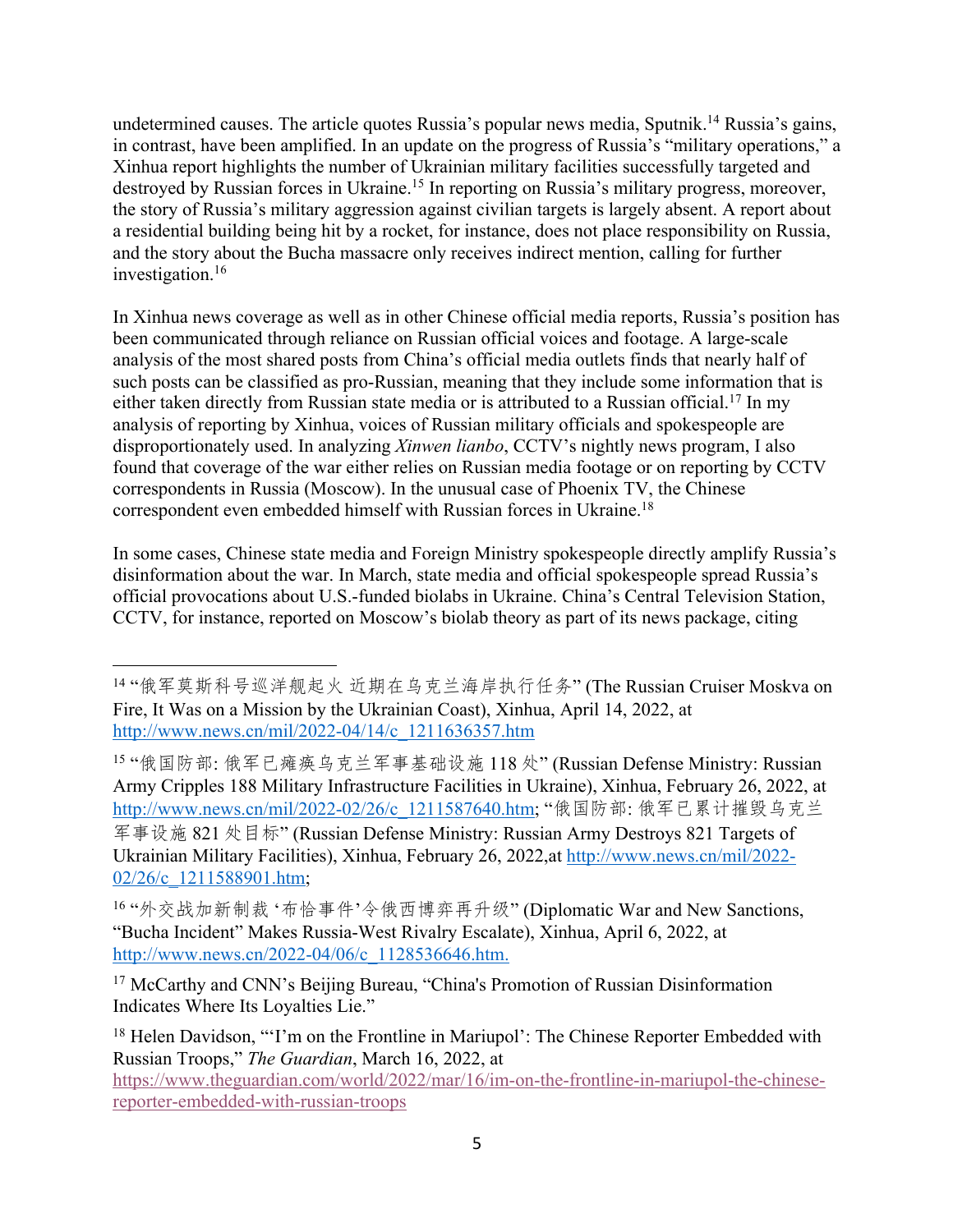Russian Defense Ministry spokesman Igor Konashenkov.19 China's Foreign Ministry spokesperson, Zhao Lijian, also shared inflammatory posts about the threats from U.S. biolabs in Ukraine. During his March 8 press briefing, for instance, he echoed Russia's claims about the biolabs and called on the U.S. to "disclose specific information as soon as possible, including information about which viruses are stored there and what research has been conducted."20 His remarks and Twitter posts on this issue have been disseminated by Chinese state-media outlets. Russia's disinformation was also amplified in the context of international allegations about Russia's war crimes in Ukraine. Several official Chinese media outlets, for instance, directly echo Russia's line on the Bucha massacre as manufactured or faked by Ukrainians.<sup>21</sup> The only story referring to the incident by Xinhua News Agency (Chinese version) quotes multiple Russian officials, including the Russian defense minister, the press secretary, the Russian ambassador to the UN, and the Russian foreign minister, that cast doubt on Ukraine-reported atrocities in Bucha.22 The CGTN report about the Bucha massacre starts out with concerns expressed by Western leaders, and then most of the report is devoted to Russia's pushback against them, uncritically quoting a number of Russian officials.23 The two more balanced articles from CGTN and Xinhua News (English edition) similarly call for a "full investigation" into what they refer to respectively as the "Bucha killings" and the "Bucha incident," but not directly acknowledging the massacre or Russia's responsibility for it.<sup>24</sup>

3. Minimizing Ukraine's perspective and alternative voices about the war

While amplifying Russian perspectives, Chinese official communications about the war have deliberately minimized Ukraine's position in this conflict. In the entire corpus of Xinhua's (Chinese edition) coverage of the war, only about a dozen stories emphasize Ukraine's

<sup>20</sup> "Foreign Ministry Spokesperson Zhao Lijian's Regular Press Conference on March 8, 2022," PRC Ministry of Foreign Affairs, March 8, 2022, at https://www.fmprc.gov.cn/mfa\_eng/xwfw\_665399/s2510\_665401/2511\_665403/202203/t20220 309\_10649938.html

<sup>21</sup> Paul Mozur, Steven Lee Myers, and John Liu, "China's Echoes of Russia's Alternate Reality Intensify Around the World," *New York Times*, April 11, 2022, at https://www.nytimes.com/2022/04/11/technology/china-russia-propaganda.html

22 "外交战加新制裁'布恰事件'令俄西博弈再升级"(Diplomatic War and New Sanctions, "Bucha Incident" Makes Russia-West Rivalry Escalate).

<sup>23</sup> "Examining the Bucha Evidence," CGTN, April 6, 2022, at https://newseu.cgtn.com/news/2022-04-06/Truth-or-fake-Examining-the-Bucha-evidence-18ZvxAkrQQM/index.html

<sup>24</sup> "Foreign Ministry: China Calls for Full Investigation into Bucha Killings," CGTN, April 6, 2022, at https://news.cgtn.com/news/2022-04-06/China-calls-for-full-investigation-into-Buchakillings-190IUcMHCKs/index.html; "China Calls for Restraint Surrounding Bucha Incident," Xinhua, April 6, 2022, at

https://english.news.cn/20220406/c81b9e8857804ce79caae2509d259f83/c.html

<sup>19</sup> McCarthy and CNN's Beijing Bureau, "China's Promotion of Russian Disinformation Indicates Where Its Loyalties Lie."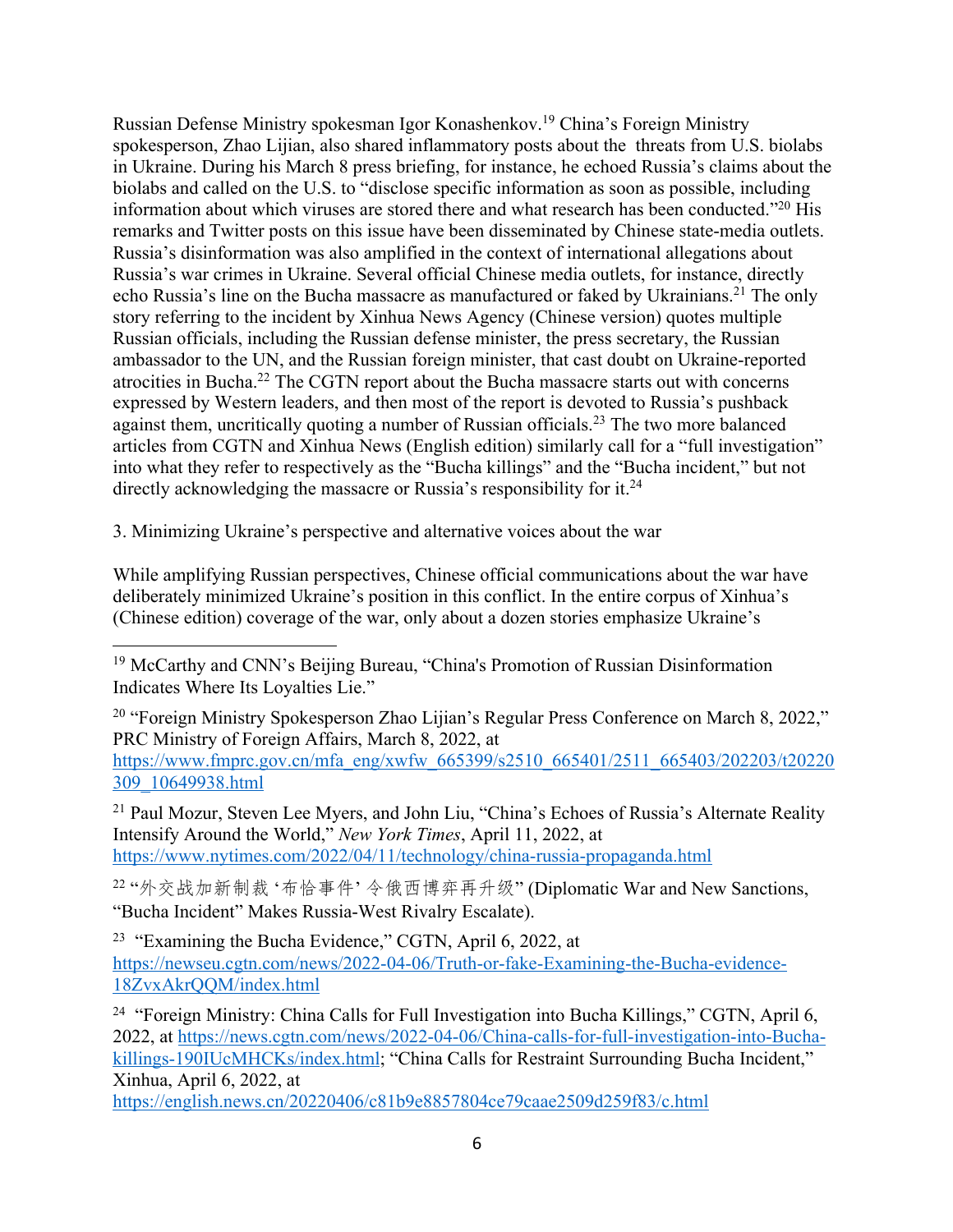perspective by citing voices from Ukraine. A few of these stories highlight Ukraine's selective victories vis-à-vis Russia, but others frame Ukraine as isolated and helpless. When Ukraine's application to join NATO did not elicit a positive response, for instance, Xinhua quoted President Zelensky as lamenting about being abandoned by the West.<sup>25</sup> In my analysis of CCTV's *Xinwen lianbo* coverage, I find that the featured Ukrainian perspectives are largely those of high-ranking officials like Zelensky, and they are mostly in the context of peace negotiations with Russia, channeling a hopeful message about the Ukrainians' readiness to come to an agreement.

There are slight distinctions worth noting between domestically and externally oriented Chinese state-media coverage when it comes to channeling perspectives from Ukraine. In contrast to CCTV, CGTN has carried more reporting about Ukraine's casualties and suffering in the war. For example, on April 14, a CGTN reporter who visited the city of Chernihiv that had been besieged by Russian forces, recorded footage of war-ravaged buildings in this battleground city.26 On the same day, another CGTN reporter met returning residents to a town surrounding Kyiv and interviewed them about their experiences during the war.<sup>27</sup> The differences in the CGTN coverage versus the CCTV coverage may be attributed to its distinct positioning as China's main international news outlet catering to global audiences and working to compete with outlets such as CNN and Al Jazeera. Scholars of CCTV International, the predecessor of CGTN, have argued that CGTN has long enjoyed a special position in the Chinese media system, allowing it more space for daring on-the-ground reporting.28 English-language coverage of the war by Xinhua News Agency also features some differences from the Chinese-language coverage, with the former incorporating more stories about Ukraine's military victories, such as the retaking of the Chernobyl plant<sup>29</sup> as well as about civilian casualties due to Russian airstrikes.30 Again, this is likely attributed to the external positioning of this content and the fact that Xinhua appears as a more legitimate news outlet internationally. At the same time, when it

https://english.news.cn/europe/20220406/ec8a911448ce44b3815e5992e5d301be/c.html

<sup>25 &</sup>quot;乌克兰国防部通报最新战况: 已摧毁超 160 辆俄军坦克装甲车辆"(Ukrainian Defense Ministry Update: Destroyed Over 160 Russian Tanks and Armored Vehicles), Xinhua, February 25, 2022, at http://www.news.cn/mil/2022-02/25/c\_1211587025.htm

<sup>&</sup>lt;sup>26</sup> "CGTN Visits Once-besieged Chernihiv to North of Kyiv," CGTN, April 14, 2022, at https://news.cgtn.com/news/2022-04-14/CGTN-visits-once-besieged-Chernihiv-to-north-of-Kyiv--19dPxeG1CQU/index.html

<sup>&</sup>lt;sup>27</sup> "Ukraine Conflicts: Meeting Up Returning Residents on Outskirts of Kyiv," CGTN, April 14, 2022, at https://news.cgtn.com/news/2022-04-14/The-aftermath-in-the-outskirts-of-Kyiv-19dKFprCqRy/index.html

<sup>&</sup>lt;sup>28</sup> Liming Liang, "Going Live: News Innovations Amid Constraints in Chinese Coverage of the Iraq War," *Journalism* (2011).

<sup>&</sup>lt;sup>29</sup> "Ukraine's National Guard Retakes Control of Chernobyl Nuclear Power Plant," Xinhua Europe, April 6, 2022, at

<sup>30</sup> "12 Killed, 33 Injured in Russia's Airstrike on Ukraine's Regional Administration Building," Xinhua Europe, March 30, 2022,

athttps://english.news.cn/europe/20220330/c0ae8c8b92f4455a9d66da2d6dd6e961/c.html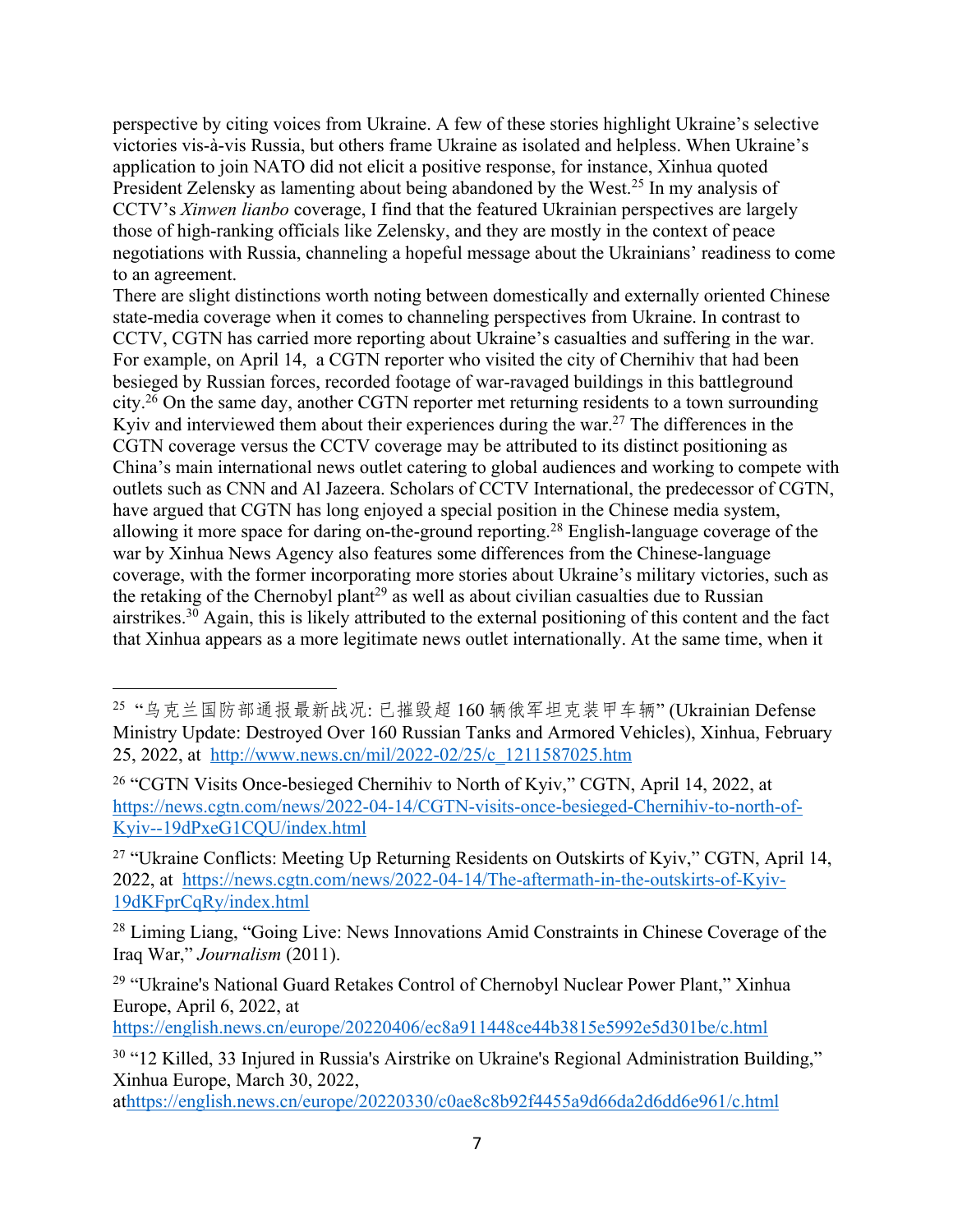comes to more contentious stories about the war, such as the Bucha massacre, the more neutral positions of CGTN and Xinhua (English edition) still tilt toward Russia, as discussed above.

#### **Explaining Pro-Russia Propaganda**

China's pro-Russia propaganda during the Russia-Ukraine war has been interpreted by some Western media and analysts as an indication of China's pro-Russia policy. As noted in the introduction, however, China's foreign policy during this crisis has been relatively cautious, including abiding by the Western sanctions, halting some economic projects in Russia, and largely abstaining from either direct condemnation of or support for Russia's war. The pro-Russia leanings in official propaganda should be understood as part of larger trends in China's political communications and as a product of behavior that is opportunistic and self-preserving (and in some cases self-promoting) by official media outlets and spokespeople.

Current patterns in pro-Russia coverage build on long-term trends in official communications on foreign-policy matters, especially on Russia and the United States. Coverage of major international events has always been strictly regulated, with commercial media and online outlets given little space to publish alternative perspectives. Coverage concerning major countries such as Russia and the United States has been treated with special sensitivity by propaganda officials and media gatekeepers. In my research on political constraints on external propaganda, drawing on interviews with journalists at official media outlets, including Xinhua News Agency, I find that there is a general understanding among media professionals that Russia should be covered in a positive light.<sup>31</sup> From my observations during the past decade, negative coverage of Russian politics, including protest movements against Putin's regime, has largely been avoided by Chinese news outlets.

The positive portrayal of both Russia and Putin's regime carries a symbolic significance in communicating China's friendship to Russia, but it also serves a defensive function of avoiding exposure of the Chinese people to political movements and dissent against authoritarian governments. In the context of the Ukraine war, the echoing by Chinese official media of Russian perspectives allows China to communicate sympathy toward Russia without bearing the practical costs of being pro-Russia in foreign policy. Softening the image of Russia as an aggressor also preempts domestic critiques of China's lack of direct involvement in this crisis as well as the larger questioning of Putin's political legitimacy and also that of authoritarian political systems in general.

The anti-U.S. and anti-Western component of China's official communications about the war, in turn, is consistent with the increasingly pervasive critiques of the United States (and the West) in China's domestic and external communications. Prior to the Trump era and in the early phases of his presidency, Chinese media professionals shared that, similar to their reporting on Russia, coverage of the United States was largely limited to a more constructive tone, or an emphasis on hopefulness and potential solutions to any frictions. As the China-U.S. relationship continued to

<sup>&</sup>lt;sup>31</sup> I conducted interviews with Xinhua News Agency's External Propaganda Bureau as well as with editors at *China Daily* and producers at CCTV English during the summers of 2018 and 2019.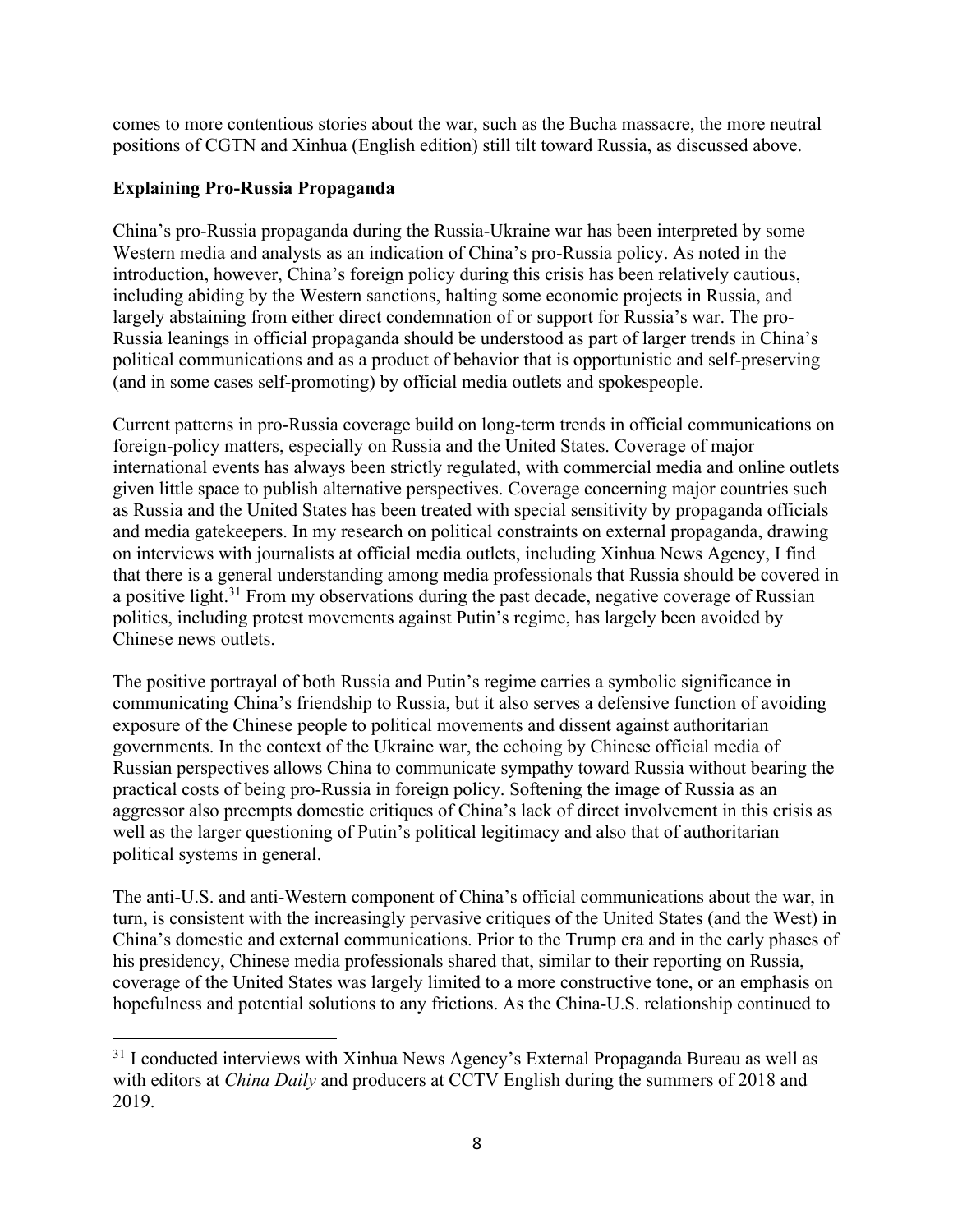deteriorate, however, the portrayal of the United States shifted toward more scrutiny. In the past years, Chinese domestic and global official media have frequently reported on the fractures in U.S. democracy, as evident in the detailed coverage of events such as the January 6 insurrection<sup>32</sup> and the Black Lives Matter protest movements.<sup>33</sup> Most recently, news about the racially motivated Buffalo mass shooting has been widely circulating on Chinese social-media platforms. Critiques of U.S. foreign policy have also become more apparent and explicit, especially those expressed by more combative Foreign Ministry spokespeople such as Zhao Lijian or former *Global Times* editor Hu Xujin. The framing of the U.S.-led Western military coalition, NATO, as responsible for sparking the current war in Ukraine and the depiction of the United States as an untrustworthy international mediator feed into the larger patterns in Chinese media of targeting the moral standing of the U.S. as an exemplary democracy and as a global leader.

The extensive reliance on official Russian voices and footage by Chinese media in the context of this war, moreover, can be interpreted as an act of self-preservation and political opportunism. In the face of long-standing propaganda policies, along with specific directives allegedly prohibiting scrutiny of Russia-China relations or portrayals of the West in a positive light, Chinese official communicators have limited options. Using either Western or Ukrainian footage and perspectives risks antagonizing Russia and presenting the West as a unified force for morality and peace. Selectively relying on Russian perspectives and footage has allowed for covering of the conflict, while bypassing a dichotomous portrayal of Russia as the aggressor and the West as the savior.

Some official communicators, such as the Foreign Ministry spokespeople, have also likely taken advantage of this crisis to position themselves as relentless critics of the United States something that plays well with domestic audiences. Zhao Lijian's and Hua Chunying's comments on Twitter, for instance, were widely circulated on Chinese social media. Following Zhao Lijian's speculative post on Twitter about U.S.-funded biolabs in Ukraine,<sup>34</sup> for instance, the nationalist tabloid *Global Times* circulated a screenshot on Weibo<sup>35</sup> that received 4,800 likes and many nationalistic comments. The external social-media posts by Chinese diplomats are routinely transmitted by state media to an internal social-media platform, which feeds into the nationalistic online sentiments. I engage with this convergence and with the domestic implications of China's pro-Russia communications in more detail in the following section.

#### **Domestic Implications of Pro-Russia Propaganda: Reinforcing Nationalism**

<sup>32 &</sup>quot;国会山骚乱一周年 美国政治对立加剧" (One Year After the U.S. Capitol Insurrection, U.S. Political Divisions Deepen), Xinhua, January 6, 2022, at http://www.xinhuanet.com/world/2022- 01/06/c\_1128238722.htm

<sup>33 &</sup>quot;记者手记: 弗洛伊德遇害周年, 美种族歧视痼疾未见起色"(Reporter's Journal: One Year After the Murder of George Floyd, U.S. Deep-seated Racism Shows No Improvement), Xinhua, May 26, 2022, at http://www.xinhuanet.com/world/2021-05/26/c\_1127493294.htm

<sup>34</sup> See the Twitter post, at https://twitter.com/zlj517/status/1504769988775006208

<sup>&</sup>lt;sup>35</sup> See the Weibo post, at https://weibo.com/1686546714/LkuZ7ivXQ?refer\_flag=1001030103\_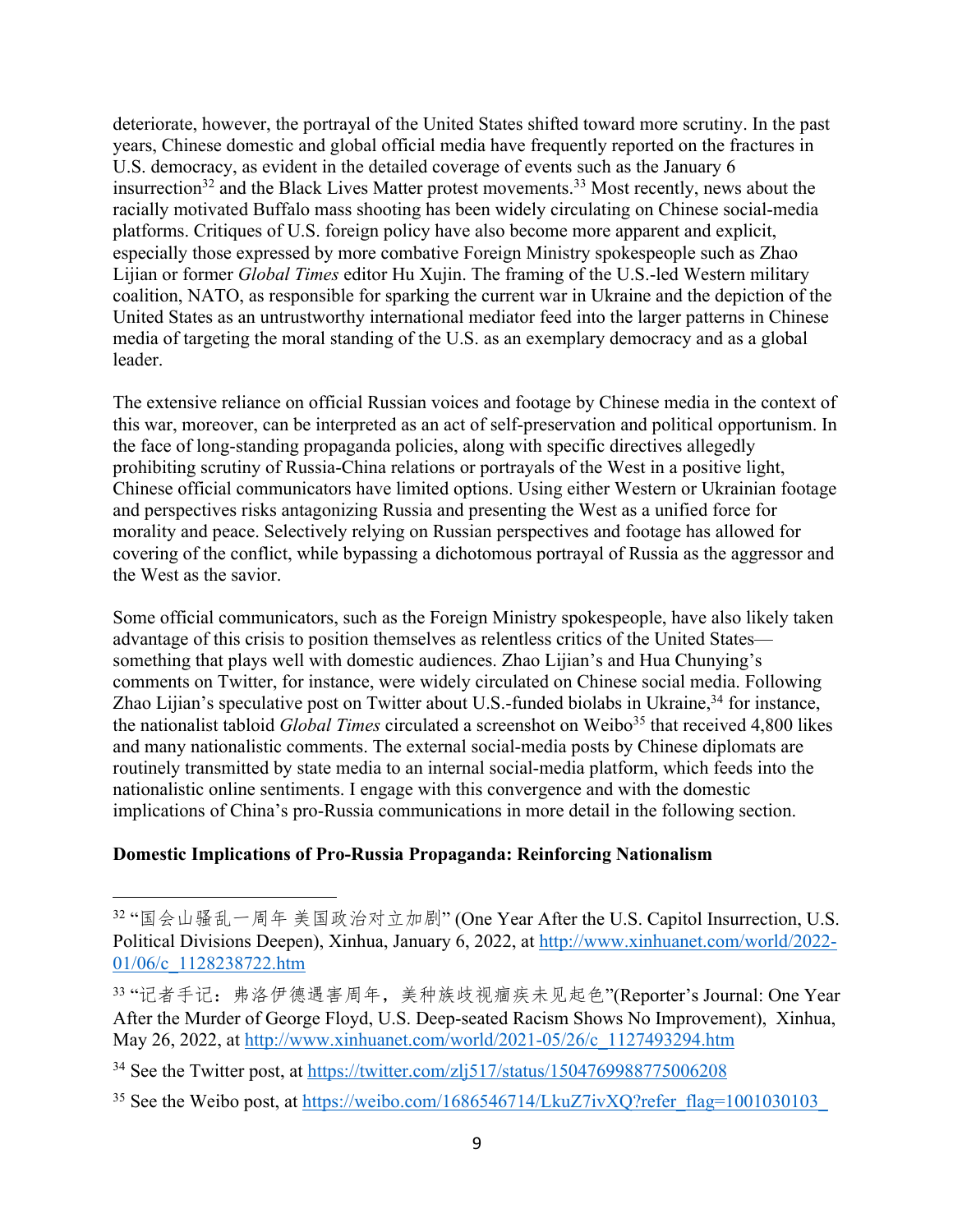Domestically, the pro-Russia leanings in official coverage of the Russia-Ukraine war appear to have resonated and merged with trends in public opinion. My analysis of widely circulated public commentaries about the war on Weibo reveals a strongly nationalistic bent and a pervasive depiction of the war as a conflict between Russia and the West (and especially the United States) rather than a conflict between Russia and Ukraine.<sup>36</sup> As in the official coverage, the West and the United States are often portrayed as the instigators. A popular commentary on Weibo, for instance, which generated about 4,600 shares, calls for the United States to abandon its hegemonic power and justifies wars as necessary for peace.<sup>37</sup> Another Weibo user posted a self-made video reviewing the bombing records of the U.S. army, which received more than 3,600 shares and over 9,000 likes.38

Although other than social-media trends, we have limited access to Chinese public opinion trends about the Ukraine war, one survey conducted between March 28 and April 5 by the Carter Center China Focus finds that the majority of respondents (75 percent) agree that China's support for Russia in Ukraine is in China's national interest.<sup>39</sup> Interestingly, more consumption of state media, social media, as well as higher levels of education correlate with higher support for Russia in this survey. Other than revealing an apparent pro-Russia leaning in public opinion, this survey also finds a high percentage of respondents (70 percent) believing in conspiracy theories about U.S. biolabs in Ukraine—a finding that similarly correlates with the higher education and exposure to official and social-media channels. Though this survey represents only a fraction of the Chinese population (4,886 respondents), it reveals a convergence across official propaganda, social-media commentaries, and public opinion—all reinforcing one another in the context of Russia's war in Ukraine.

In thinking about how Chinese propaganda on Ukraine plays into the domestic legitimacy of the Chinese Communist Party, therefore, there are several potential implications. First, the leaning of the pro-Russia official media has thus far played into domestic nationalistic sentiments, as evident in the similarities between official and non-official anti-Western messaging on Weibo as well as in apparent public trust in anti-U.S. conspiracy theories. Second, the Russia-leaning coverage may work in favor of the party by inhibiting more public challenging of China's position on Ukraine. If more Ukrainian footage is shown and allowed to circulate on social media, public opinion may shift in favor of Ukraine and toward a questioning of China's ambivalent position in this crisis. At the same time, pro-Russia propaganda in this conflict may also serve to limit official flexibility in its foreign-policy maneuvering. Shifting toward aligning with the West or against Russia could be interpreted as weak or unpatriotic by the Chinese

<sup>&</sup>lt;sup>36</sup> Maria Repnikova and Wendy Zhou, "What China's Social Media Is Saying About Ukraine," *The Atlantic*, March 11, 2022, at https://www.theatlantic.com/ideas/archive/2022/03/china-xiukraine-war-america/627028/

<sup>&</sup>lt;sup>37</sup> See the Weibo post, at https://m.weibo.cn/status/4740475237962201?

<sup>38</sup> See the Weibo post, at https://weibo.com/1708575033/LpL8ewSwW

<sup>39</sup> "Chinese Public Opinion on the War in Ukraine," *US-China Perception Monitor*, April 19, 2022, at https://uscnpm.org/2022/04/19/chinese-public-opinion-war-in-ukraine/.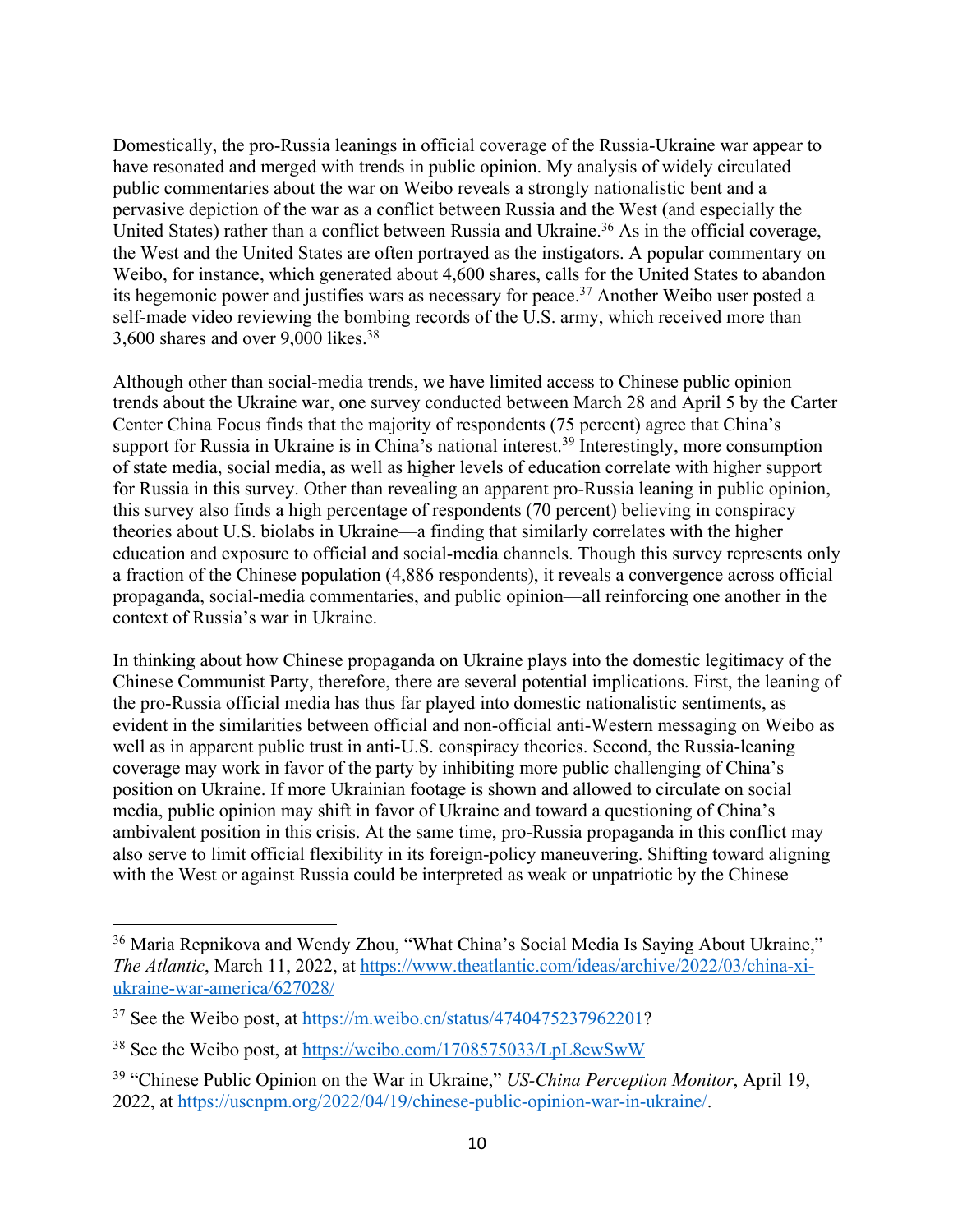public, leaving China in a perpetual state of diplomatic ambiguity and awkward neutrality regardless of how far Russia goes in its efforts to reclaim Ukraine.

## **External Implications: China's Uneven Global Favorability**

Externally, China's Russia-leaning propaganda has served to further alienate the Western countries. In parts of the Global South, however, China's narratives have converged with local messaging, especially when it comes to questioning the West as the symbol of morality in the international system.

In a Western context, China's pro-Russia messaging has impeded its attempts to stake out a neutral position in this crisis and has aggravated existing concerns about the growing China-Russia nexus as a threat to liberal democracies. The common associations of China's propaganda with official foreign policy mean that its pro-Russia messaging is often interpreted as official policy. "China's promotion of Russian disinformation indicates where its loyalties are," reads the title of CNN's long-form analysis of China's coverage of the war in Ukraine.<sup>40</sup> A joint statement, issued following the recent EU-U.S. dialogue on China, criticizes China for spreading Russian disinformation about its war in Ukraine.<sup>41</sup> It does not help that China's pro-Russia propaganda has garnered more media and policy attention than have its more neutral foreign-policy measures, such as its attention to abiding by the Western sanctions against Russia.

More broadly, China's messaging has amplified fears of a China-Russia alliance. A Pew public opinion poll published on April 28 about how Americans see China, for instance, reveals that the top public concern of Americans is the China-Russia partnership. About 62 percent of the surveyed adults see the relationship as a "serious problem."<sup>42</sup> This compares to about 47 percent who regard China's involvement in U.S. politics as problematic.

In much of the Global South, however, China's messaging about the war has not elicited major concerns. In contrast, some of China's official narratives, especially the emphasis on the West being responsible, have been publicized by high-level officials. In South Africa, for instance, President Ramaphosa has publicly blamed NATO for the war in Ukraine.<sup>43</sup> Brazil's presidential

<sup>41</sup> Finbarr Bermingham, "EU, US Slam China over Russia Ties, Alleged Falsehoods on Ukraine Invasion," CNN, April 23, 2022, at

https://www.scmp.com/news/china/diplomacy/article/3175254/eu-us-slam-china-over-russiaties-alleged-falsehoods-ukraine.

<sup>42</sup> Christine Huang, Laura Silver, and Laura Clancy, "China's Partnership With Russia Seen as Serious Problem for the U.S.," *Pew Research Center*, April 28, 2022, at https://www.pewresearch.org/global/2022/04/28/chinas-partnership-with-russia-seen-as-seriousproblem-for-the-us/.

<sup>43</sup> Tim Cocks, "South Africa's Ramaphosa Blames NATO for Russia's War in Ukraine," Reuters, March 18, 2022, at https://www.reuters.com/world/africa/safricas-ramaphosa-blames-natorussias-war-ukraine-2022-03-17/.

<sup>&</sup>lt;sup>40</sup> Simone McCarthy and CNN's Beijing Bureau, "China's Promotion of Russian Disinformation Indicates Where Its Loyalties Lie.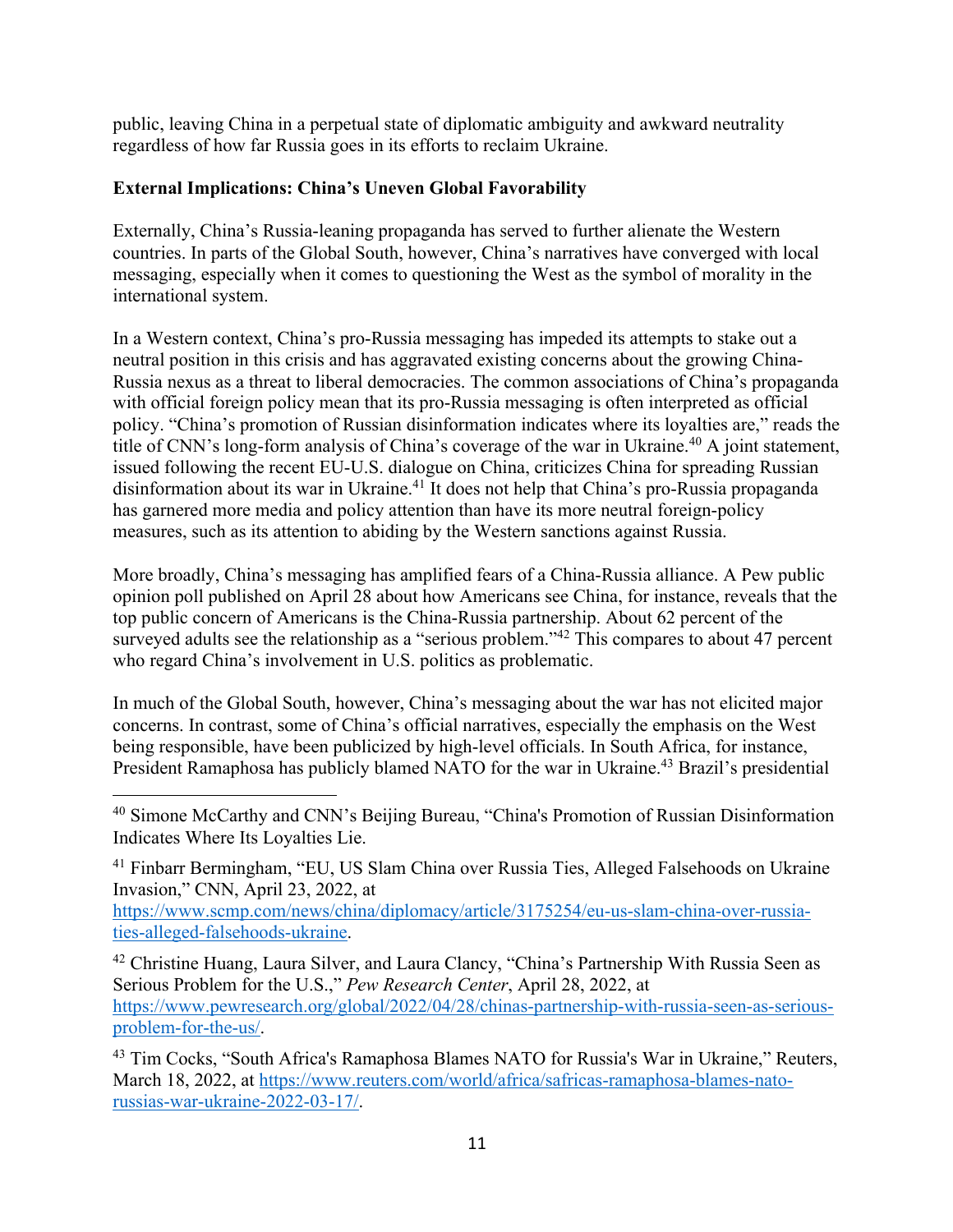front-runner, Lula de Silva, in a recent interview similarly blamed the U.S. and the EU, as well as Putin and Zelensky, for inciting the war.<sup>44</sup> China's decision not to condemn Russia for the war also resonates with many other developing countries that similarly have taken a more neutral stance, as evidenced by their abstentions in the recent UN resolutions against Russia.

Overall, it appears that China's pro-Russia propaganda during the Ukraine war has cost it some soft power in the West, but it has potentially resulted in soft power gains in the Global South. It remains to be seen whether and how these relative shifts in China's favorability will shape its foreign policy in the future. Much depends on how the war progresses and the international consequences faced by Putin's regime as a result of its aggression in Ukraine.

### **Conclusion**

China's official stance of neutrality on the war in Ukraine conflicts with its propaganda messaging. Its state-media outlets and Foreign Ministry spokespeople have tilted toward Russia by emphasizing the responsibility of the West in instigating the conflict as well as by prioritizing Russia's position and voices in its coverage, while minimizing or downplaying voices from Ukraine. The externally oriented state-media outlets have featured slightly more balanced reporting, but they still stress the responsibility of the West and largely skirt the most contentious stories, such as Russia's war crimes. These pro-Russia leanings are rooted in larger trends in official communications about China's relations with Russia and the United States. As the war progresses, the messaging might soften slightly, especially in English-language outlets, but it is unlikely to fundamentally shift considering the sensitivity of this issue and the multifaceted political pressures placed on official commentators. Thus far, this approach has resonated domestically and has converged with some elites and publics in the Global South. In the West, however, China's pro-Russia propaganda has been interpreted as a threat and a sign of escalation in the battle between democracies and autocracies.

## **ABOUT THE CONTRIBUTOR**

Maria Repnikova is an expert on Chinese political communication, and an Associate Professor in Global Communication at Georgia State University. She has written widely on China's media politics, including propaganda, critical journalism, digital nationalism, and soft power. Dr. Repnikova is the author of the award-winning book, *Media Politics in China: Improvising Power Under Authoritarianism* (Cambridge 2017), as well as the recent, *Chinese Soft Power*  (Cambridge Global China Element Series). Her public writings have appeared in the *New York Times*, *Washington Post*, and the *Atlantic,* amongst other outlets. Other than working on China, Repnikova does comparative work on information politics in China and Russia. Most recently, she has been researching and completing a monograph on Chinese soft power in Africa, with a focus on Ethiopia. Dr. Repnikova holds a doctorate in politics from Oxford University where she was a Rhodes Scholar. In the past, she was a Wilson Fellow at the Woodrow Wilson Center (2020-2021), a visiting fellow at the African Studies Center at Beijing University (2019), and a post-doctoral fellow at the Annenberg School for Communication (2014-2016).

<sup>44</sup> "Brazil's Ex-president Lula Claims Zelenskiy Equally to Blame for War," *The Guardian*, May 4, 2022, at https://www.theguardian.com/world/2022/may/04/brazil-lula-zelenskiy-blame-war.